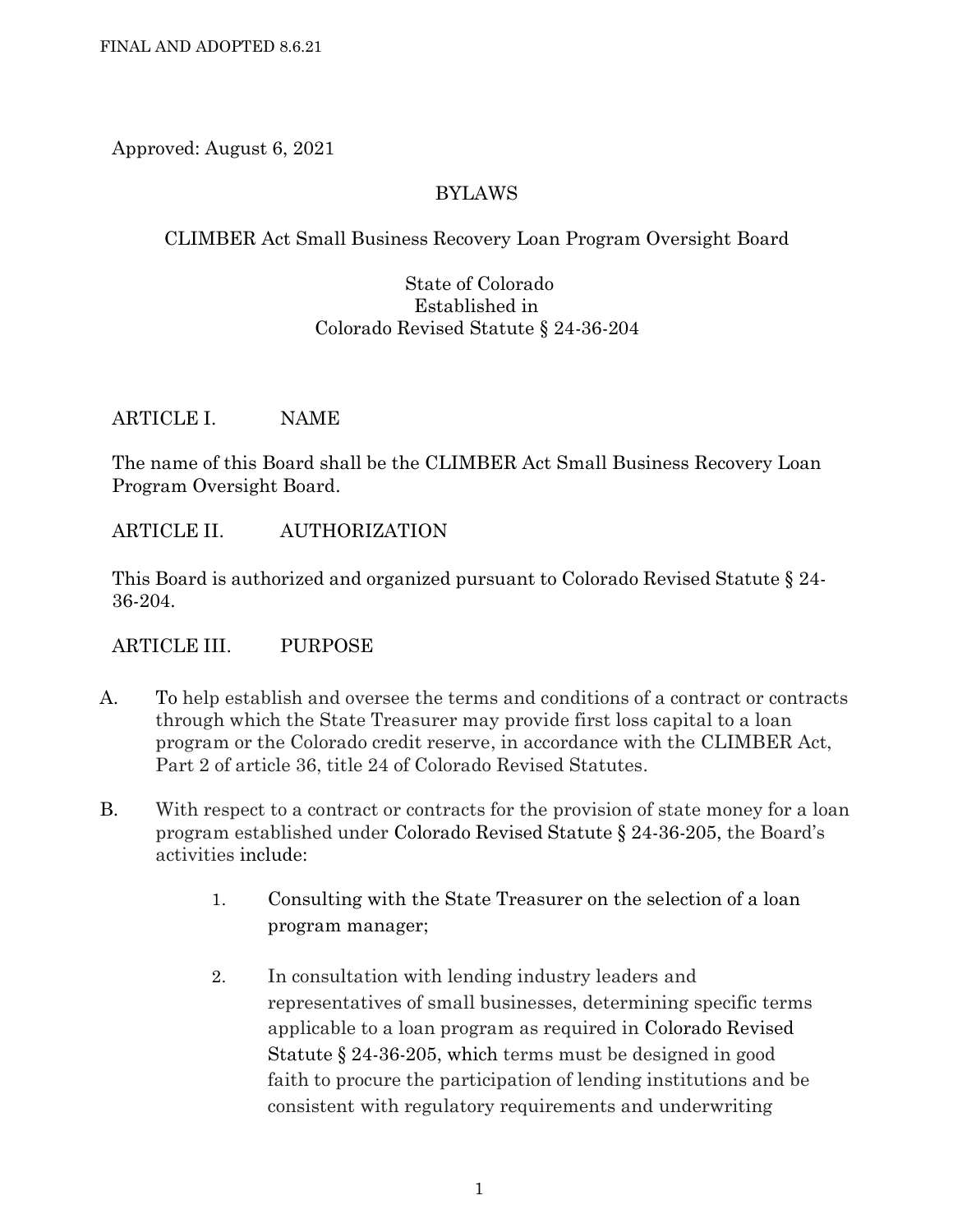criteria, including the duration of the geographic restriction of money in a loan program;

- 3. Providing guidance and input throughout the implementation of a loan program;
- 4. Establishing and publishing targets for the percentage of loans supported by a loan program that are made to businesses owned by women, minorities, and veterans and to businesses located in rural counties, as required by Colorado Revised Statute § 24-36-205(8)(d). In establishing the targets required by Colorado Revised Statute § 24-36-205(8)(d), the Board shall consult with the Minority Business Office within the office of the Governor, and part of the Office of Economic Development and International Trade ("OEDIT"), and the Division of Business Funding and Incentives within OEDIT;
- 5. Regularly reviewing progress in achieving the targets established by the Board pursuant to Colorado Revised Statute § 24-36-205(8)(d) and making adjustments to a loan program to help achieve the targets if needed; and
- 6. Providing such additional oversight and creating policies and procedures as may be necessary to ensure that the program complies with the requirements of the CLIMBER Act and fulfills its purpose of supporting the state's recovery from the COVID-19 pandemic by assisting Colorado small businesses in recovering from the crisis caused by COVID-19.
- B. The Board shall consult with small businesses in establishing the criteria for eligible borrowers pursuant to Colorado Revised Statute § 24-36-203(4).
- C. The Board shall adopt a conflict of interest policy for its members in order to prevent those who serve on the board from profiting or otherwise benefiting from eligible loans.
- D. A member of the Board may assist in raising money or investments for a loan program without compensation.
- E. The Board shall submit a written report on the implementation of the loan program to the joint budget committee.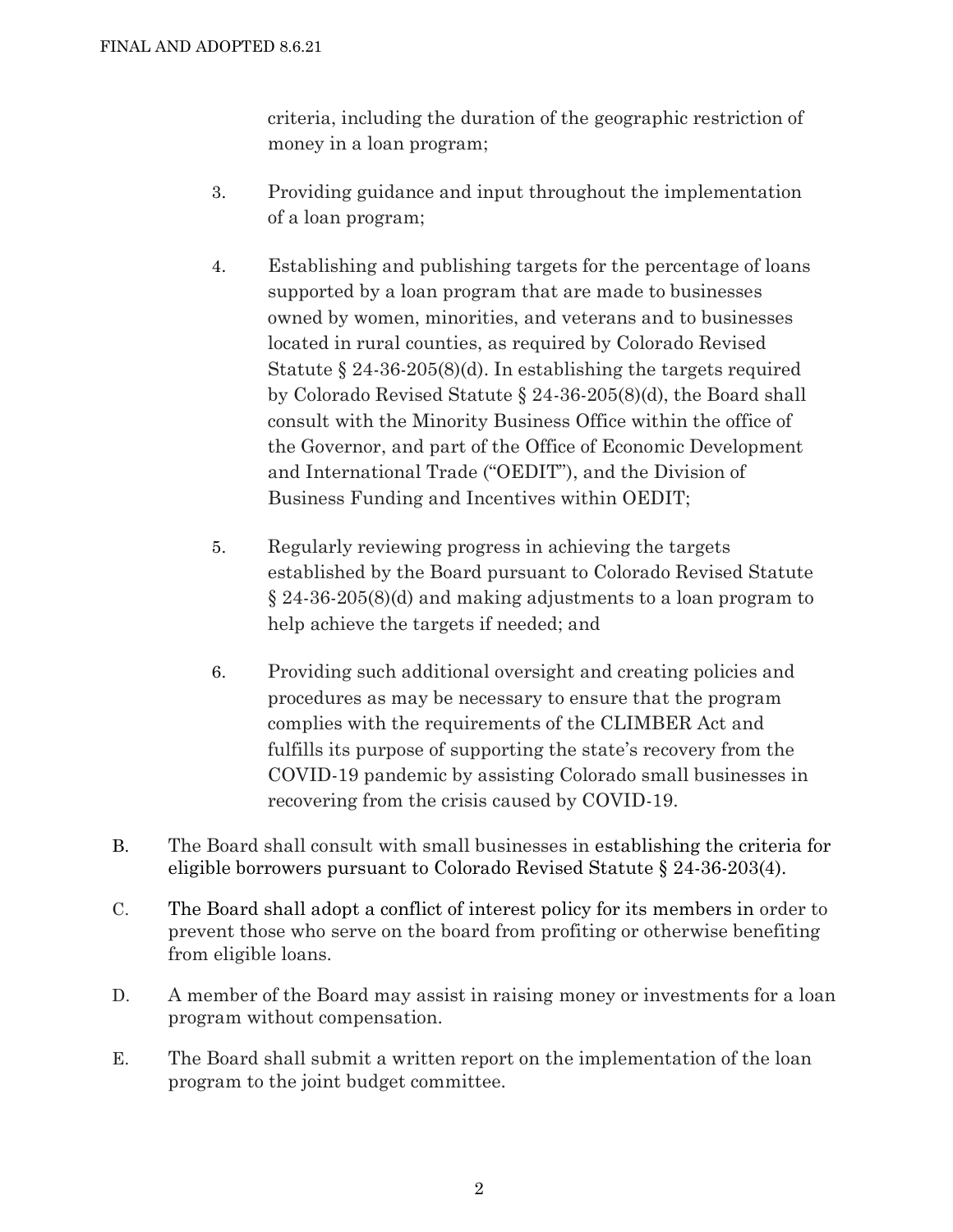- 1. The Board shall submit its first report on or before November 30, 2020 and shall submit the report each six months thereafter for a period of two years. After the report submitted November 30, 2022, the Board shall submit the report annually, on or before November 30 of each year. The Board shall also submit the report once each year in fiscal years 2020-21 and 2021-22 to the business affairs and labor committee of the house of representatives, or any successor committee, and the business, labor, and technology committee of the senate, or any successor committee. Notwithstanding the requirement in [Colorado Revised Statute § 24-1-136\(11\)\(a\)\(I\),](about:blank#co_pp_4c32000075221) the requirement to submit the report required by Colorado Revised Statute § 24-1-136(12) continues until this section is repealed.
- 2. The report must include, at a minimum, the information required by Colorado Revised Statute § 24-1-136(12)(b)(I)–(XII).
- F. The Board shall make a presentation to a joint meeting of the Business Affairs and Labor Committee of the House of Representatives and the Business, Labor, and Technology Committee of the Senate, or any successor committees, at least once each fiscal year or more often if requested by the chairs of the committees.

## ARTICLE IV. MEMBERSHIP

The Board shall consist of:

- A. The State Treasurer or the State Treasurer's designee; and
- B. The director of the minority business office created in Colorado Revised Statute § 24-49.5-102, on behalf of OEDIT, or the director's designee;
- C. One member appointed by the Speaker of the House of Representatives;
- D. One member appointed by the President of the Senate; and
- E. One member appointed by the Governor.
- F. The appointed members must have substantial private sector experience in commercial banking or capital market activities and must have obtained executive level positions in these industries.

## ARTICLE V. TERMS OF MEMBERSHIP

A. Each appointed member of the Board serves at the pleasure of the official who appointed the member.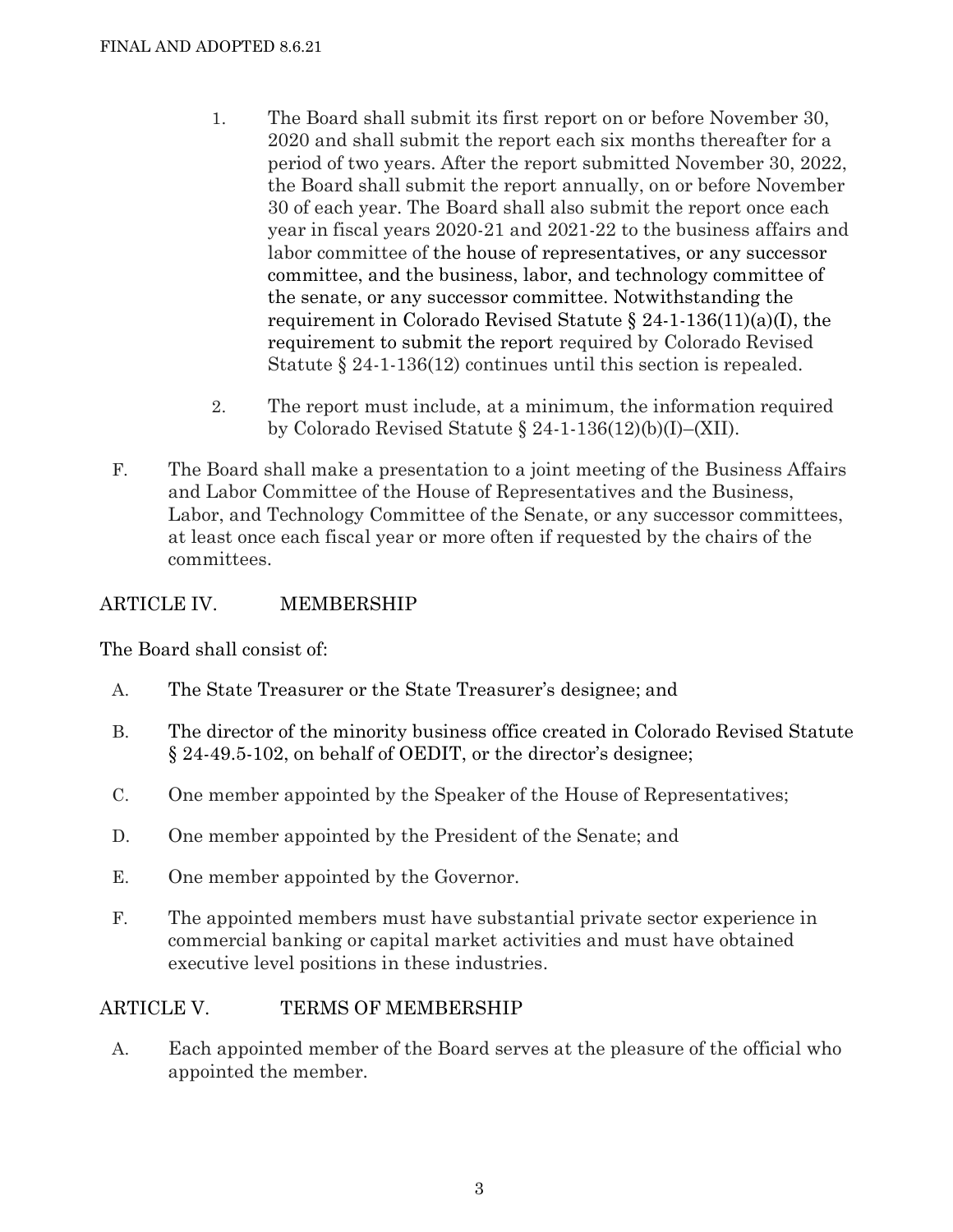- B. The term of appointment is three years. An appointed member may serve multiple terms.
- C. In the event of a vacancy in an appointed position on the Board, a new member shall be appointed for the unexpired portion of the term in the same manner as provided in Colorado Revised Statute § 24-36-204(2)(a)(III)–(V)
- D. Each member of the Board serves without compensation but is entitled to reimbursement for actual, reasonable, and necessary expenses incurred in the performance of his or her duties as a member of the Board.

## ARTICLE VI. OFFICERS

A. Chairperson.

The Treasurer or the Treasurer's designee shall serve as the chairperson of the Board. As chairperson, the Treasurer or the Treasurer's designee shall convene the Board from time to time as the Board deems necessary.

The chairperson is the presiding officer of the Board. The presiding officer shall perform the following duties

- 1. Call the meeting to order.
- 2. Announce the sequence of the agenda, including omissions and additions to the printed agenda.
- 3. Recognize Board members, staff, and visitors who are entitled to the floor.
- 4. Protect the body from obviously frivolous or dilatory dialogue and debate in order to maintain decorum within the meeting.
- 5. Ensure that at every Board meeting there is an opportunity for public comment.
- 6. Expedite business.
- 7. Respond to inquiries of members relating to parliamentary procedure, factual information, or business of the body.
- 8. Decide all questions of order subject to appeal consistent with Robert Rules of Order.
- 9. Authenticate by his or her signature, when necessary, all acts, orders, and proceedings of the Board.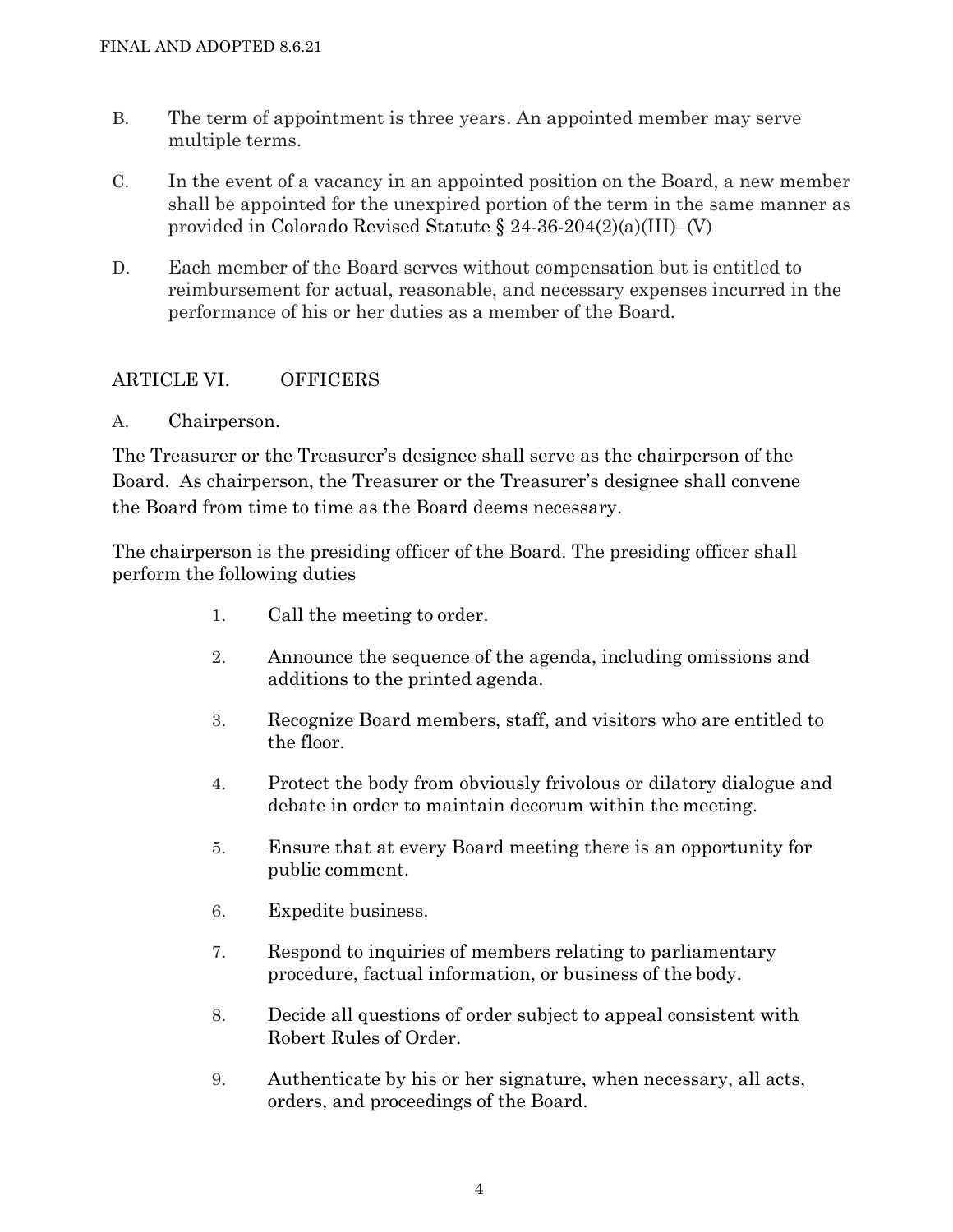- 10. Declare the meeting adjourned.
- 11. Perform other duties as assigned by the Board.

#### ARTICLE VII MEETINGS

- A. Meetings.
	- 1. Manner and Place. A meeting consists of any kind of gathering at which two or more Board members are convened to discuss public business or at which any formal action may be taken, whether in person, by telephone, electronically, or by other means of communication.
	- 2. Notice. Full and timely public notice, including specific agenda information where possible, shall be posted before each regular meeting by Department of the Treasury staff. In accordance with  $\S 24-6-402(2)$ (c), C.R.S., the notice must be posted no less than 24hours before the meeting at the Department of the Treasury website. Notice of any regular meeting conducted electronically or telephonically must include the virtual location and call-in telephone numbers, if applicable.
	- 3. Meeting Agendas. The Chairperson shall be responsible for maintaining oversight of the proposed agenda.
		- a. The proposed agenda and any related materials shall be prepared by Department of the Treasury staff.
		- b. A standard agenda format shall be followed for all regular meetings.
		- c. Board members may submit items for inclusion on the agenda up to 48-hours before a regular meeting. In emergencies with less than 48-hours of lead time, a Board member must notify the Chairperson about the requested agenda item as soon as practicable before the meeting.
		- d. The agenda shall be provided to all Board members before the regular meeting date.
		- e. The agenda shall be subject to revision by the Board at the meeting.
		- f. Every regular meeting should provide time for citizens to address the Board and the timeframe should be made public through public notice.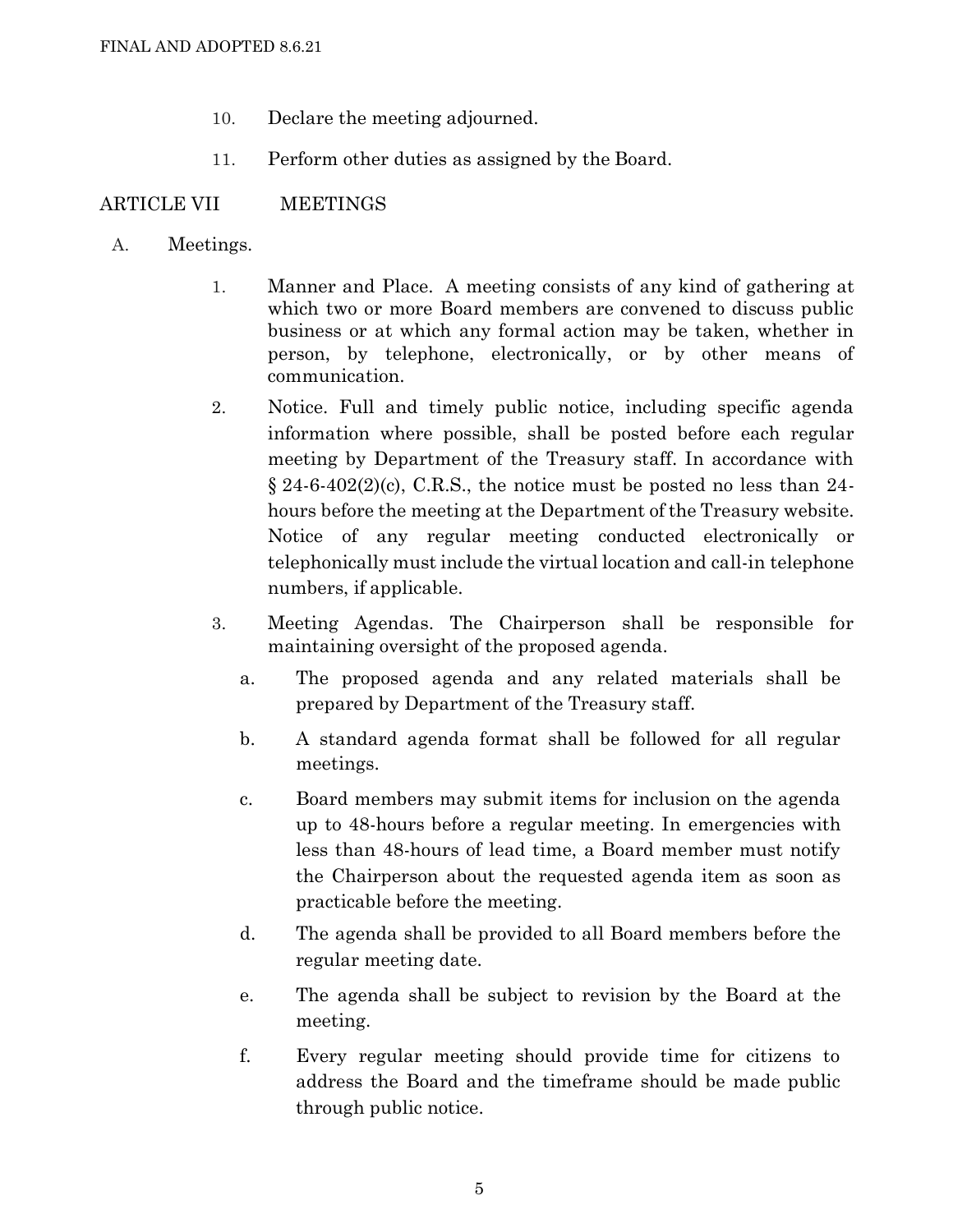- g. During every meeting, Department of the Treasury and OEDIT staff shall have the opportunity to provide comments to Board members that may impact the Board's decisions.
- B. Conduct of Meetings.
	- 1. Agenda. The Board shall strive to complete all items listed on a meeting agenda by being concise in nature, while giving careful consideration to each item and avoiding dilatory dialogue and debate.
	- 2. Voting.
		- a. In compliance with  $\S$  24-6-402(2)(a) and (3)(a), C.R.S., the adoption of any proposed policy, position, resolution, rule, regulation, or formal action (except the review, approval, and amendment of the minutes of a recorded executive session) shall occur in the portion of a Board meeting that is open to the public at all times.
		- b. Board members shall be entitled to one (1) vote on all matters that come before the Board.
		- c. All formal actions shall be accomplished by a motion, a second, and voting, which shall be taken by Yeas and Nays.
		- d. A motion shall fail unless approved by a majority vote of a quorum of the Board.
- C. Open Meetings Law

In compliance with the provisions of Article 6 (Colorado Sunshine Law), Part 4 (Open Meetings Law), sections 24-6-401 and 402, C.R.S., all meetings of two or more members of the Board at which any public business is discussed or at which any formal action may be taken are declared to be public meetings open to the public at all times, except for any executive session portion of an otherwise public meeting authorized by  $\S 24-6-402(3)(a)$ , C.R.S.

- D. Record of Meeting.
	- 1. The official record of each Board meeting is a written document of the minutes of that meeting, available for review by the public at the Department of the Treasury except for the minutes of any executive session portion of the meeting. Meeting minutes shall contain: (1) a list of names of any members present at the meeting;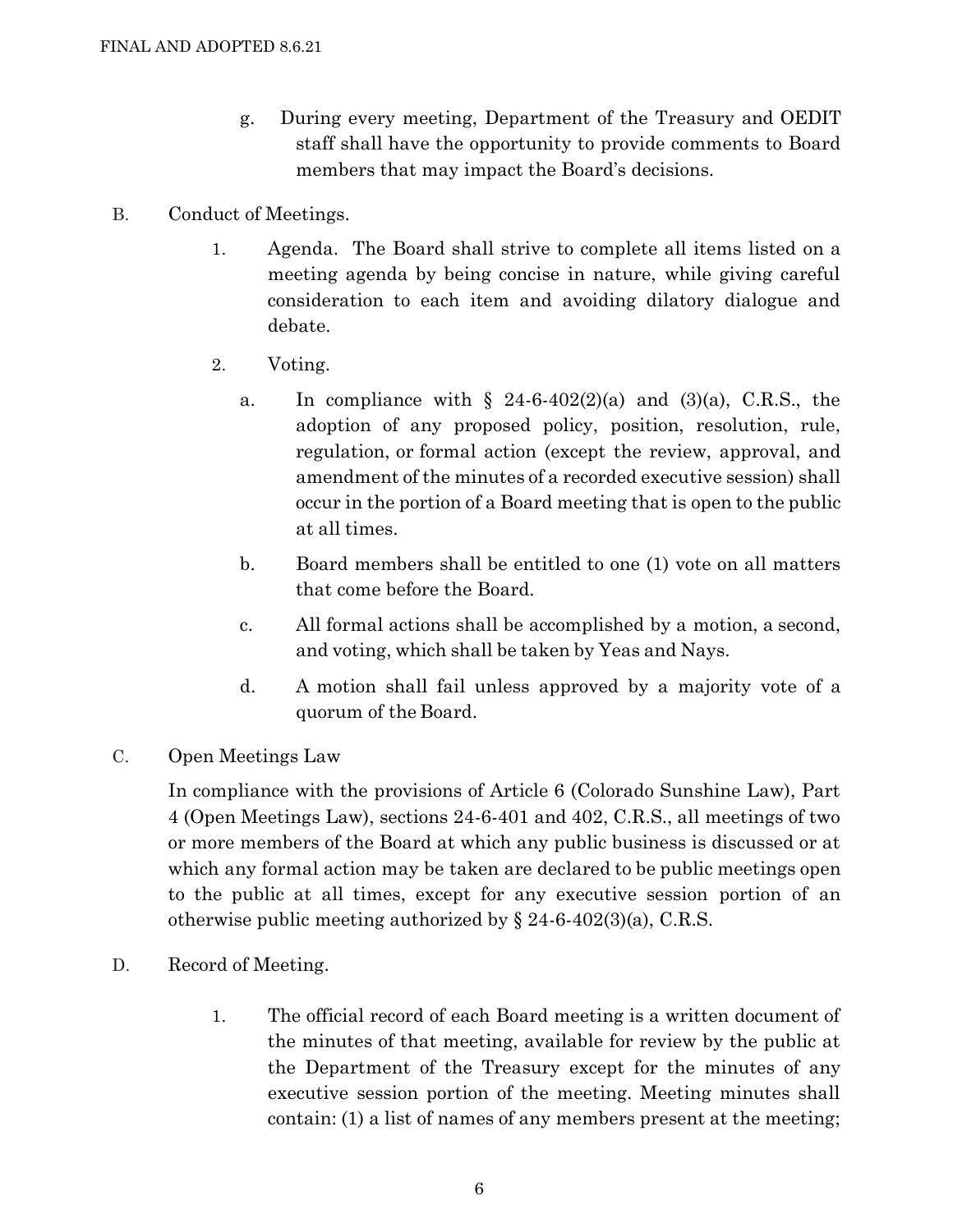(2) a brief description of any discussion had about agenda items; (3) a description of any motion made during the meeting, whether the motion was seconded, and whether the motion passed or failed; (4) a description of any public testimony offered at the meeting; and (5) if an executive session occurred, the topic of the discussion at the executive session.

- 2. In compliance with C.R.S. 24-6-402(2)(d.5)(I)(A) and (E), any Board discussions that occur in an executive session portion of an otherwise public meeting shall be electronically recorded and the recording must be retained by the Department of the Treasury for at least ninety days after the date of the executive session.
- 3. Minutes of previous meetings shall be reviewed and considered for approval at the following Board meeting, or via electronic approval when appropriate.
- E. Electronic Meetings.

Board members may attend Board meetings by telephone or electronic methods such as web-based conference technology. Board members may vote by telephone or electronic methods, provided that the member attends the relevant portion of the meeting, in its entirety before voting. Board members may not vote on matters of public business over email.

# ARTICLE IX. STAFF SUPPORT

- A. Limited to appropriation and funding availability, the Department of the Treasury shall provide the staff necessary to perform the administrative duties of the Board. Duties include: providing timely notice of meetings to members and the public; recording and maintaining a file of the minutes of the Board; receipt, preparation, and transmittal of incoming and outgoing correspondence of the Board and maintenance of a file of such correspondence; and performing other such duties as may be requested by Board.
- B. Pursuant to the CLIMBER Act, OEDIT staff as designated by OEDIT, including but not limited to OEDIT's Director of Business Funding and Incentives, shall provide assistance to the Board, consistent with  $\S\S 24-36-204(2)(a)(II)$  and 24-36-209, C.R.S.

## ARTICLE X. QUORUM and MAJORITY VOTE

A. No official business of the Board can be conducted without a quorum of eligible voting members participating whether in person, telephonically, or